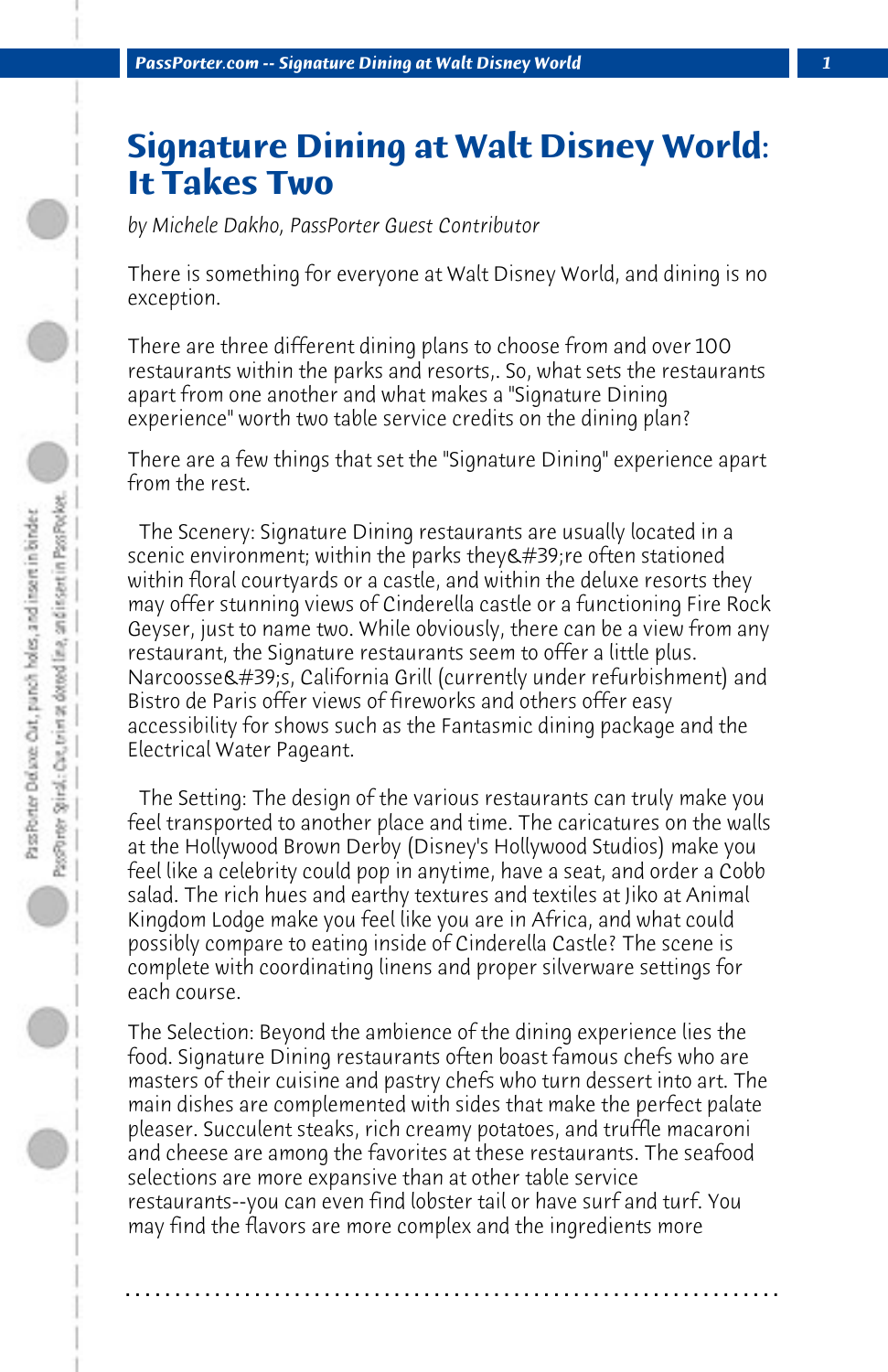## *PassPorter.com -- Signature Dining at Walt Disney World (continued) 2*

 $\bigcirc$ 

developed, and all of these elements make dinner more than just a meal.

 In my experience, Signature Dining has a lot of offer; the food is fantastic and some menus may offer things you haven't tried before and wouldn't pay menu prices for at home. The best part of any dining plan is not having to fork over cash at the end of the meal. Having everything included up front makes you feel better about enjoying all three courses and trying new things.

 I always recommend researching up-to-date menus before deciding on a restaurant, because food is a very personal preference. The "must do" restaurant that everyone raves about might not have anything to offer you. Be mindful that because of the nature of some of these menus, particularly sustainable seafood items, menu selections may be subject to change without notice.

 While some may think Signature Dining locations are only for adults, I've found them all to be very accommodating to children, even in a large group. While the meals do tend to run a bit longer than average, a polite mention to the server at the beginning of the meal that the kids have a short attention span doesn't hurt. A server can't meet your expectations if they don't know what they are. Some people would be insulted to be "rushed" through a meal and others would feel held hostage if a regular adult pace was used for a family with children. If you enjoy the food but don't necessarily need the ambience of the timing of the courses, just mention it to your server at the beginning of the meal.

 [Like any Disney dining experience, gue](http://www.thepracticalplanner.blogspot.com/)sts with special dietary restrictions and allergies can note it on their reservations and in most cases your needs can be met. Many people with dietary restrictions find the Chef's are very inventive with dishes and are happy to put their culinary prowess to the test.

 There is more to dinner than just a meal, and Disney always turns dining into an experience. When you understand what Signature Dining has to offer you'll be able to decide if it's the right experience for your family. There is no across the board answer that will suffice for everyone, which is why there are three different dining plans to choose from. The fun part is, you can change it up and experience them all!

*About The Author: Michele is an Authorized Disney Vacation Planner with Pixie Vacations and a frequent Disney traveler. You can read about her Disney experiences and planning tips on her blog*  www.ThePracticalPlanner.Blogspot.com

**. . . . . . . . . . . . . . . . . . . . . . . . . . . . . . . . . . . . . . . . . . . . . . . . . . . . . . . . . . . . . . . . . .**